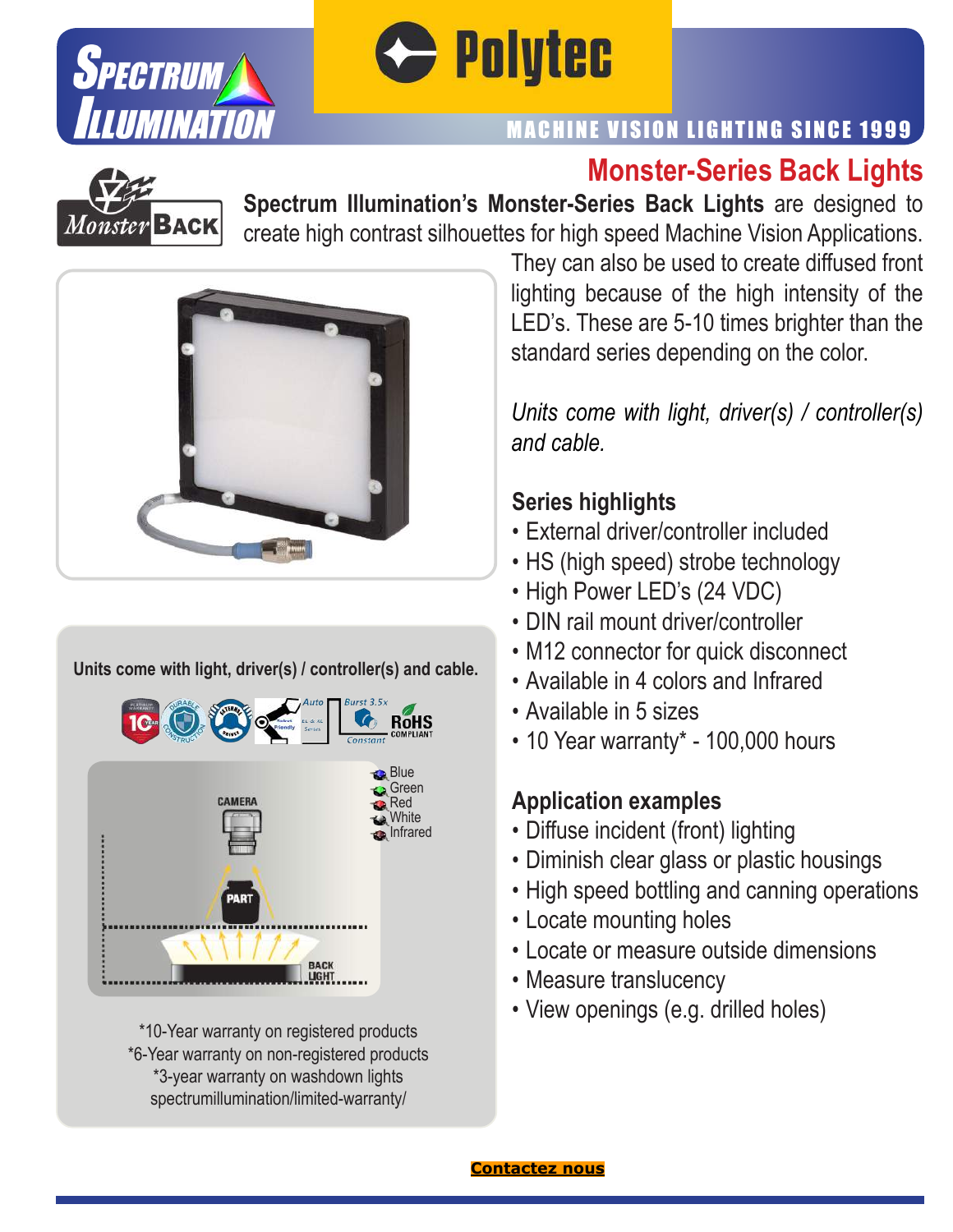![](_page_1_Picture_0.jpeg)

![](_page_1_Picture_1.jpeg)

### MACHINE VISION LIGHTING SINCE 1999

# **Standard-Series Back Lights**

![](_page_1_Picture_4.jpeg)

**Spectrum Illumination's Standard-Series Back Lights** are designed to create high contrast silhouettes for Machine Vision Applications. They can

![](_page_1_Picture_6.jpeg)

![](_page_1_Picture_7.jpeg)

\*10-Year warranty on registered products \*6-Year warranty on non-registered products \*3-year warranty on washdown lights spectrumillumination/limited-warranty/

also be used to create front lighting in cases where minimal lighting is needed.Our lights are built using Modular Board Technology (MBT). Because we use MBT we can make any size back light in 1" (25.4mm) by 2" (50.8mm) incremental dimensions.

*Units come with light and cable.*

### **Series Highlights**

- No driver/controller required
- HS (High Speed) Strobe Technology
- 24 VDC
- M12 connector for quick disconnect
- Available in 4 colors and Infrared
- Available in 25+ sizes plus custom sizes
- 10 Year Warranty\* 100,000 hours

# **Application Examples**

- Automotive and aerospace processing
- Custom conveyor
- Defects on surfaces
- Inspection
- Locate mounting holes
- Pharmaceutical
- View openings (e.g. drilled holes)

![](_page_1_Picture_27.jpeg)